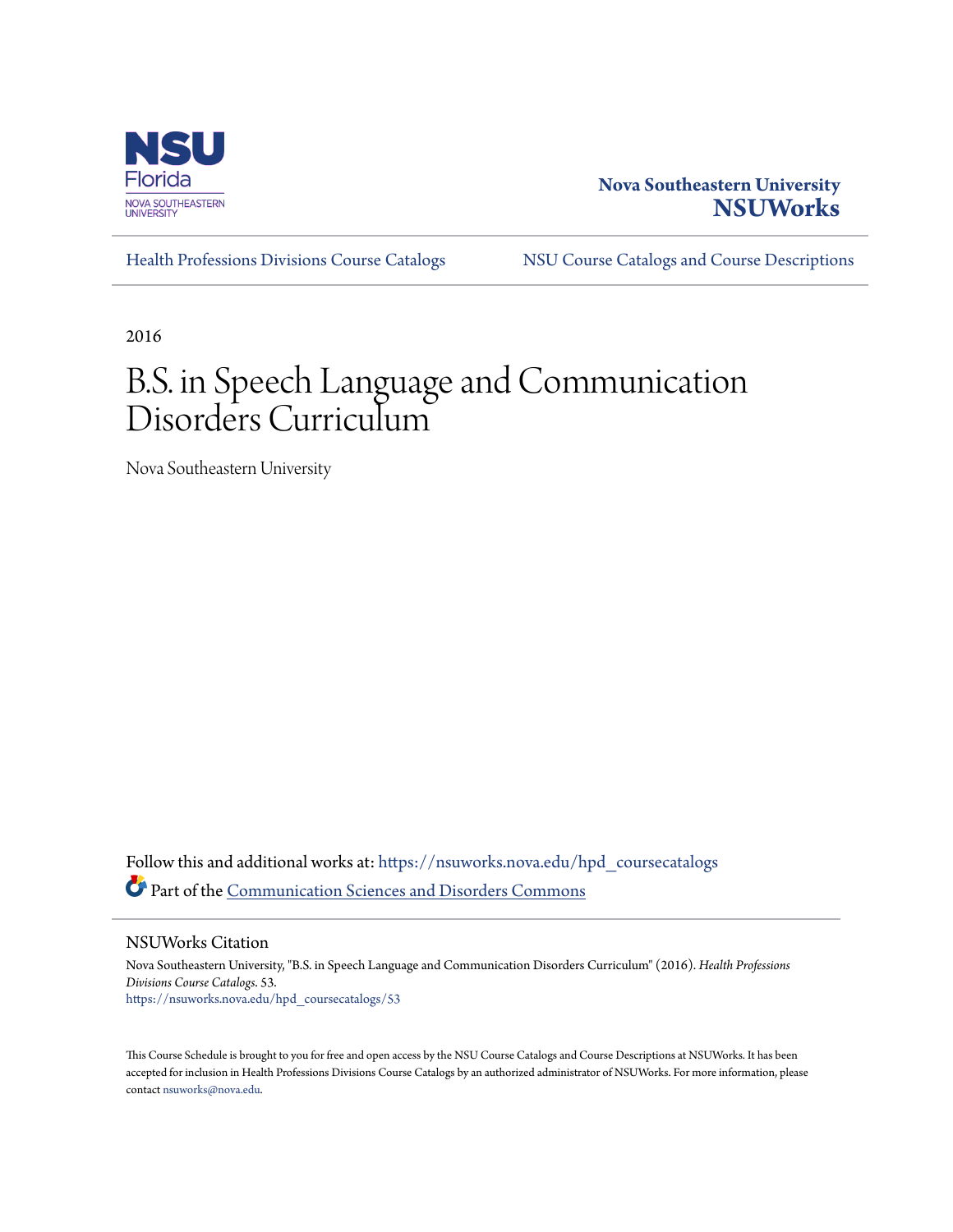# **College of Health Care Sciences**

## **B.S. in Speech-Language and Communication Disorders**

Prepare to serve people with speech and language disabilities by obtaining your first degree in this growing field. With the Bachelor of Science in Speech-Language and Communication Disorders, you can apply for master's programs in speech-language pathology, including at Nova Southeastern University.

### **What you'll study**

You will gain a research-based, academic foundation in the concepts and principles in speech, hearing, language, and human communication disorders. The courses will focus on developing critical thinking, problem-solving skills, and a broad understanding of the field. Discover the latest findings from research and explore this fascinating field.

#### **How you'll learn more**

An accredited university, NSU offers opportunities for the undergraduate student to take courses either face-to-face or in an online environment. In addition, some classes are available through videoconferencing at the various regional campuses throughout the state of Florida. Degrees at NSU in Speech-Language Pathology extend to the master's and doctoral levels, and you'll have the opportunity to learn from instructors with expertise in areas such as childhood language disorders, voice disorders, adult neurological disorders, motor-speech disorders, and fluency disorders.

#### **Where it can take you**

Depending on the state, graduates with a bachelor's degree can apply for licensure as a speech-language pathology assistant (SLP-A). This license allows them to work under the direction of a certified, master's level speech-language pathologist in a variety of educational and health-related settings such as hospitals, nursing homes, schools, clinics, and in private practice.

### **TOTAL DEGREE REQUIREMENTS (120 credits)**

- General Education Requirements: 30 credits
- Electives: 24 credits

### **PROGRAM REQUIREMENTS**

#### **Course Number Course Title**

#### ESOL 2903 **Cross Cultural Studies**

This course will enable students to expand their knowledge of a multiplicity of cultural groups nationwide. This knowledge will allow them to identify culture-specific verbal and nonverbal communications and school behaviors resulting from cultural variations and their influence on student behavior/attitudes. The use of recent research findings and cross-cultural awareness will assist participants in maximizing student learning and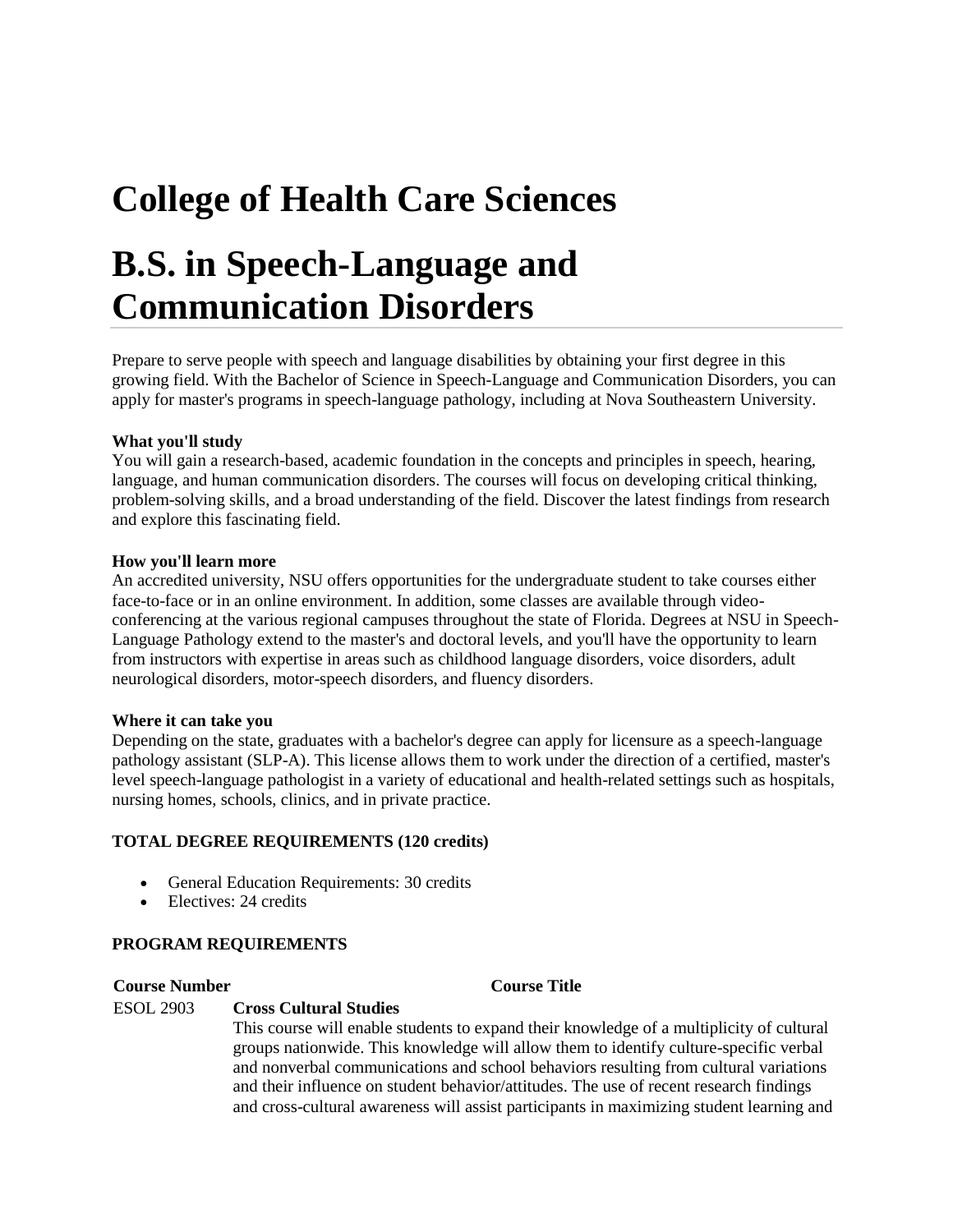| <b>Course Number</b> | <b>Course Title</b>                                                                                                                                                                |
|----------------------|------------------------------------------------------------------------------------------------------------------------------------------------------------------------------------|
|                      | in designing culturally-sensitive instructional materials while exhibiting appropriate<br>teacher behaviors in cross-cultural school settings. In addition to class meetings, a 10 |
|                      | hour virtual field experience is required for this course. Prerequisite/s: None                                                                                                    |
| <b>PSYC 2390</b>     | Adulthood and Aging                                                                                                                                                                |
| <b>SPCH</b>          | (3 credits of Oral Communication)                                                                                                                                                  |
| <b>EDUC 3350</b>     | <b>Survey of Except Student Education</b>                                                                                                                                          |
|                      | Foundations in exceptional student education in which historical perspectives, student                                                                                             |
|                      | characteristics, prevalence, incidence, etiology and medical aspects of exceptional                                                                                                |
|                      | learners are discussed. Techniques of prevention and intervention, from infancy through                                                                                            |
|                      | adulthood, are explored through classification processes, the continuum of services and                                                                                            |
|                      | the utilization of community services. Current trends and issues will be investigated. In                                                                                          |
|                      | addition to class meetings, a minimum of 10 hours of observation and participation in a                                                                                            |
|                      | field setting is required. Prerequisite/s: COMP 1500, COMP 2000 or COMP 2020,<br>MATH 1040, MATH 1050, and GKEP.                                                                   |
|                      |                                                                                                                                                                                    |
| <b>BIOL</b> 1070     | Basics of Human Heredity                                                                                                                                                           |
| <b>PSYC 2300</b>     | <b>Behavior Modification</b>                                                                                                                                                       |
| <b>BHS 4001</b>      | Individuals with Disabilities and Special Needs                                                                                                                                    |
| <b>BHS 4150</b>      | The Science of Sound                                                                                                                                                               |

**TOTAL CREDITS:** 24

### **MAJOR REQUIREMENTS**

| <b>Course Number</b> | <b>Course Title</b>                                                                                                                                                                                                                                                                                                                                                                        | <b>Credits</b> |
|----------------------|--------------------------------------------------------------------------------------------------------------------------------------------------------------------------------------------------------------------------------------------------------------------------------------------------------------------------------------------------------------------------------------------|----------------|
| <b>CSAD 2010</b>     | <b>Communication Disorders through Film and Media</b><br>Overview of communication disorders through a representation in films,<br>literature, and media. This course provides an overview of speech, language,<br>and hearing disorders from a clinical perspective. Communication disorders<br>will be examined through the perception of society. Prerequisite/s: COMP<br>1500.         | 3              |
| <b>CSAD 3010</b>     | <b>Phonetics</b><br>This class will cover the study of the history, theory and application of<br>phonetics. Students review sampling and transcription techniques and<br>applications to clinical practice. Prerequisite/s: CSAD 2010.                                                                                                                                                     | 3              |
| <b>CSAD 3020</b>     | Anatomy and Physiology of the Speech-Language and Hearing<br><b>Mechanisms</b><br>This course is an introduction to the anatomy and physiology of the auditory<br>and vocal mechanisms. Prerequisite/s: BIOL 1100 and PHYS 1020                                                                                                                                                            | 3              |
| <b>CSAD 3025</b>     | <b>Language Science</b><br>This course will provide the foundation for understanding the morphological<br>and syntactic processes in typical language development. Students will learn to<br>apply this knowledge to the clinical analysis of language. The study of syntactic<br>and morphological processes as it relates to clinical analysis of language.<br>Prerequisite/s: CSAD 2010 | 3              |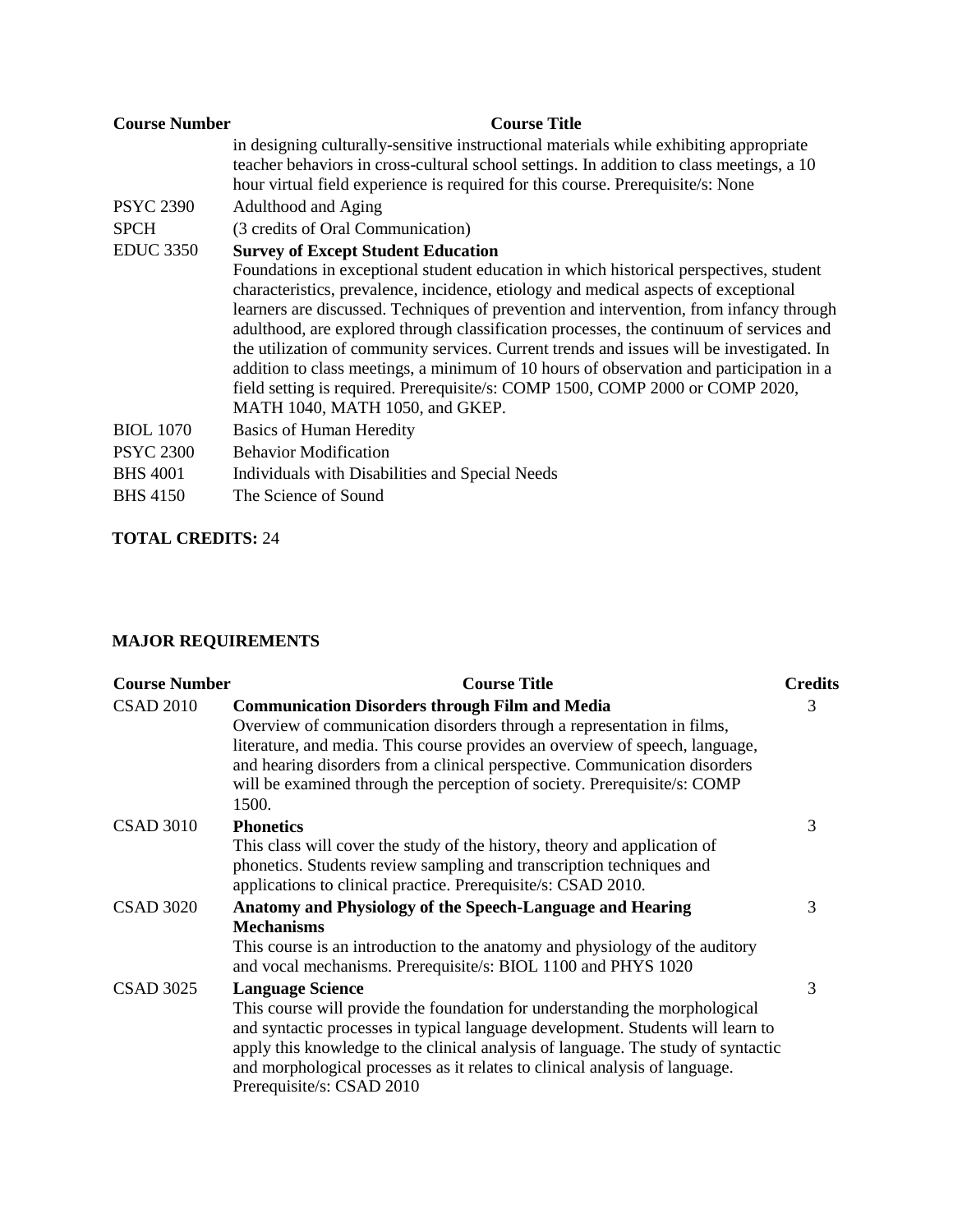| <b>Course Number</b> | <b>Course Title</b>                                                                                                                                                                                                                                                                                                                                                                                                                                                                                    | <b>Credits</b> |
|----------------------|--------------------------------------------------------------------------------------------------------------------------------------------------------------------------------------------------------------------------------------------------------------------------------------------------------------------------------------------------------------------------------------------------------------------------------------------------------------------------------------------------------|----------------|
| <b>CSAD 3030</b>     | <b>Speech-Language Development</b><br>Study of prelinguistic and psycholinguistic variables related to normal<br>development from infancy through adolescence. Prerequisite/s: CSAD 3025,<br>and PSYC 1020                                                                                                                                                                                                                                                                                             | 3              |
| <b>CSAD 3035</b>     | <b>Foundations of Language and Literacy</b><br>This course will explore the foundations of language and literacy development<br>as content background for effective language and literacy instruction, birth to<br>age 5. Topics include theories of language and literacy development, history of<br>reading and writing instruction, literacy and technology, cultural and linguistic<br>aspects of literacy, and various perspectives and models of literacy learning.<br>Prerequisite/s: CSAD 3030 | 3              |
| <b>CSAD 3040</b>     | <b>Neuroanatomy</b><br>This course provides an introduction to the gross structure of the brain and<br>spinal cord and functional relationship of their parts with emphasis on the<br>auditory and vestibular peripheral and central nervous systems. Prerequisite/s:<br><b>CSAD 3020.</b>                                                                                                                                                                                                             | 3              |
| <b>CSAD 3050</b>     | <b>Hearing and Speech Science</b><br>This course covers the nature of sound, sound transmission, and units of<br>measurement necessary to understand the physiologic, acoustic, and perceptual<br>parameters of hearing and speech production. A basic review of instrumentation<br>and technology available and utilized in speech, hearing, and language research,<br>intervention and assessment is provided. Prerequisite/s: CSAD 3020.                                                            | 3              |
| <b>CSAD 3060</b>     | <b>Directed Observation</b><br>Students must observe twenty-five clinical clock hours of evaluation and<br>treatment by an ASHA certified and state licensed SLP as an orientation to the<br>clinical aspect of speech-language pathology. Observation hours must be<br>completed at university-affiliated sites and must precede clinical assignments.<br>Prerequisite/s: CSAD 4010, and CSAD 4030.                                                                                                   | 1              |
| <b>CSAD 3080</b>     | <b>Introduction to Research in CSD</b><br>This course will provide an introduction to research methods used in speech-<br>language and communication disorders. Research studies will be used to<br>illustrate research designs used in the discipline. Ethics of research will be<br>discussed. Academic writing and APA style will be highlighted. Prerequisite/s:<br>MATH 1040, and MATH 1060 or MATH 2020, and COMP 1500, and CSAD<br>4010 and CSAD 4030                                           | 3              |
| <b>CSAD 4010</b>     | <b>Evaluation of Speech-Language Disorders</b><br>Principles of screening and evaluation of clients typically seen in a clinic,<br>school, hospital or nursing home settings, including administration of specific<br>evaluation instruments. Prerequisite/s: CSAD 3010, and CSAD 3030.                                                                                                                                                                                                                | 3              |
| <b>CSAD 4030</b>     | <b>Treatment of Speech-Language Disorders</b><br>Overview of communication disorders, professional terminology, and<br>intervention strategies. Prerequisite/s: CSAD 3010, and CSAD 3030.                                                                                                                                                                                                                                                                                                              | 3              |
| <b>CSAD 4050</b>     | <b>Introduction to Audiology</b><br>Instruction in test administration and interpretation of standard and specialized<br>tests of auditory function. Prerequisite/s: CSAD 3050                                                                                                                                                                                                                                                                                                                         | 3              |
| <b>CSAD 4070</b>     | <b>Rehabilitation for People with Hearing Impairment</b><br>Prevention and remediation of communication problems resulting from hearing                                                                                                                                                                                                                                                                                                                                                                | 3              |